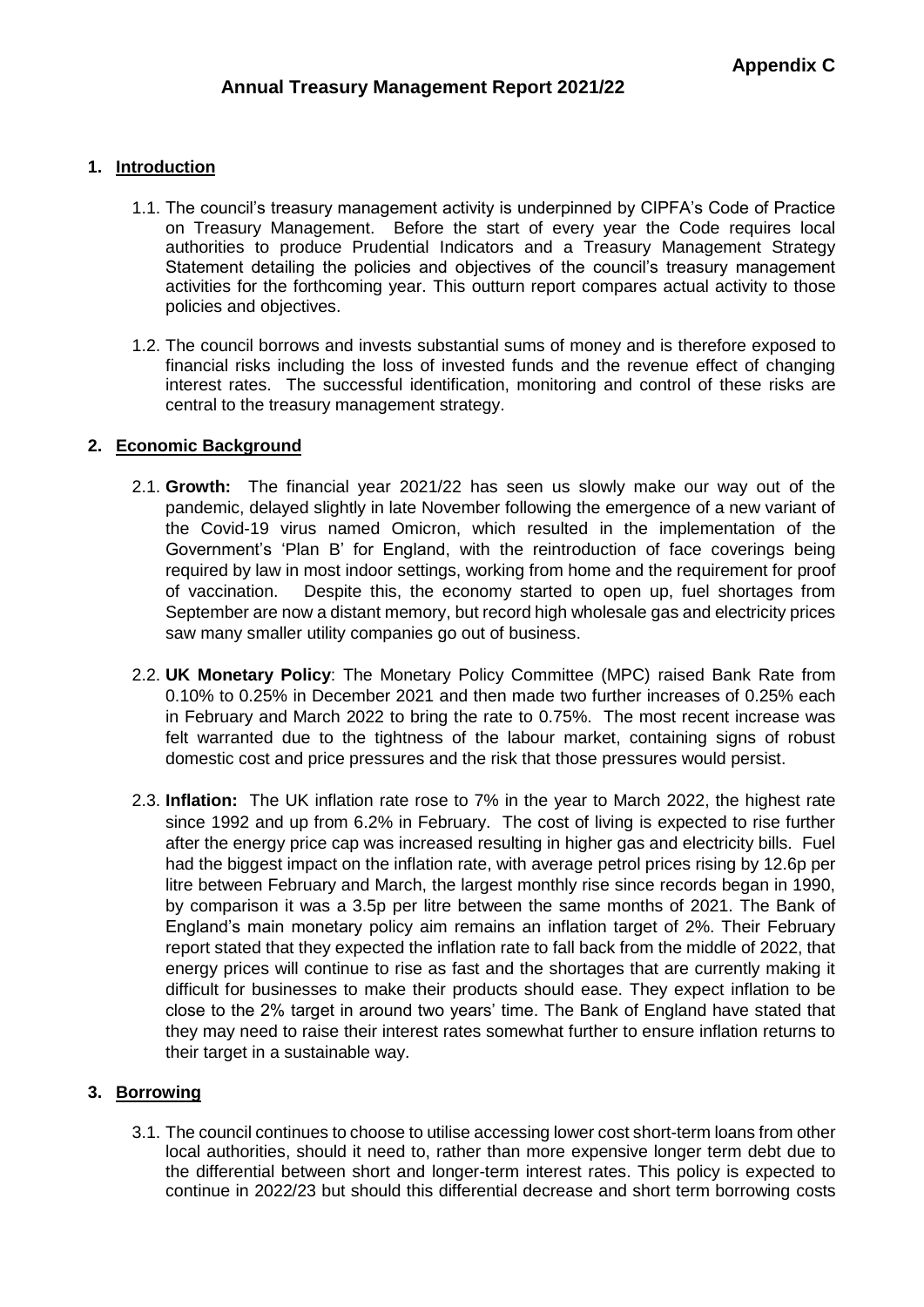increase, the council will begin securing additional fixed long term debt to fund its borrowing requirements.

- 3.2. In 2021/22 the council undertook one new PWLB loan in November of £5m at a rate of 1.72%. This is to be repaid on an equal instalment of principal basis over 15 years. The weighted average interest rate paid on council borrowing remained at 4.00% (4.00% in 2020/21) reflecting the higher cost of older long term borrowing.
- 3.3. It is council strategy to maintain borrowing and investments below their underlying levels by using "internal borrowing", utilising usable reserves. This maintains borrowing and investment balances to a minimum level, reducing interest cost and counterparty exposure risk.
- 3.4. In February the Bank of England decided to not only start reversing Quantitative Easing (QE) by no longer reinvesting the proceeds from its maturing gilts in line with its previous guidance, but also said it will sell its £20bn holding of corporate bonds.
- 3.5. The premium charged by the PWLB for the early repayment of PWLB debt remained too expensive for existing loans in the council's portfolio to be repaid and rescheduled. No rescheduling activity was undertaken in 2021/22, this option will continue to be constantly considered.

| <b>Borrowing Activity in</b><br>2021/22 | 01/04/21<br><b>Balance</b><br>£m | <b>New</b><br><b>Borrowing</b><br>£m | <b>Debt</b><br><b>Maturing</b><br>£m | 31/03/22<br><b>Balance</b><br>£m |
|-----------------------------------------|----------------------------------|--------------------------------------|--------------------------------------|----------------------------------|
| Short-term borrowing                    | 0.0                              | 0.0                                  | 0.0                                  | 0.0                              |
| Long-term borrowing                     | 126.8                            | 5.0                                  | (2.4)                                | 129.4                            |
| <b>TOTAL BORROWING</b>                  | 126.8                            | 5.0                                  | (2.4)                                | 129.4                            |
| Other long-term liabilities*            | 48.4                             | 0.3                                  | (2.8)                                | 45.9                             |
| <b>TOTAL EXTERNAL DEBT</b>              | 175.2                            | 5.3                                  | (5.2)                                | 175.3                            |

3.6. Borrowing activity during the year is summarised below:

*\*Other long term liabilities represent existing commitments under PFI arrangements included in the medium term financial strategy*

- 3.7. Total borrowing decreased by £2.4m representing repayments made during the year. £5.0m of new external borrowing was undertaken during 2021/22.
- 3.8. The council's underlying need to borrow is measured by the Capital Financing Requirement (CFR). As at 31/03/2022 this totalled £324.9m. The difference of £149.6m between the CFR and total external debt shown in the table above represents internal borrowing from usable reserves, working capital balances and the outstanding loan balance with Mercia waste of £32.9m.
- 3.9. The council's capital financing costs in 2021/22 were as follows;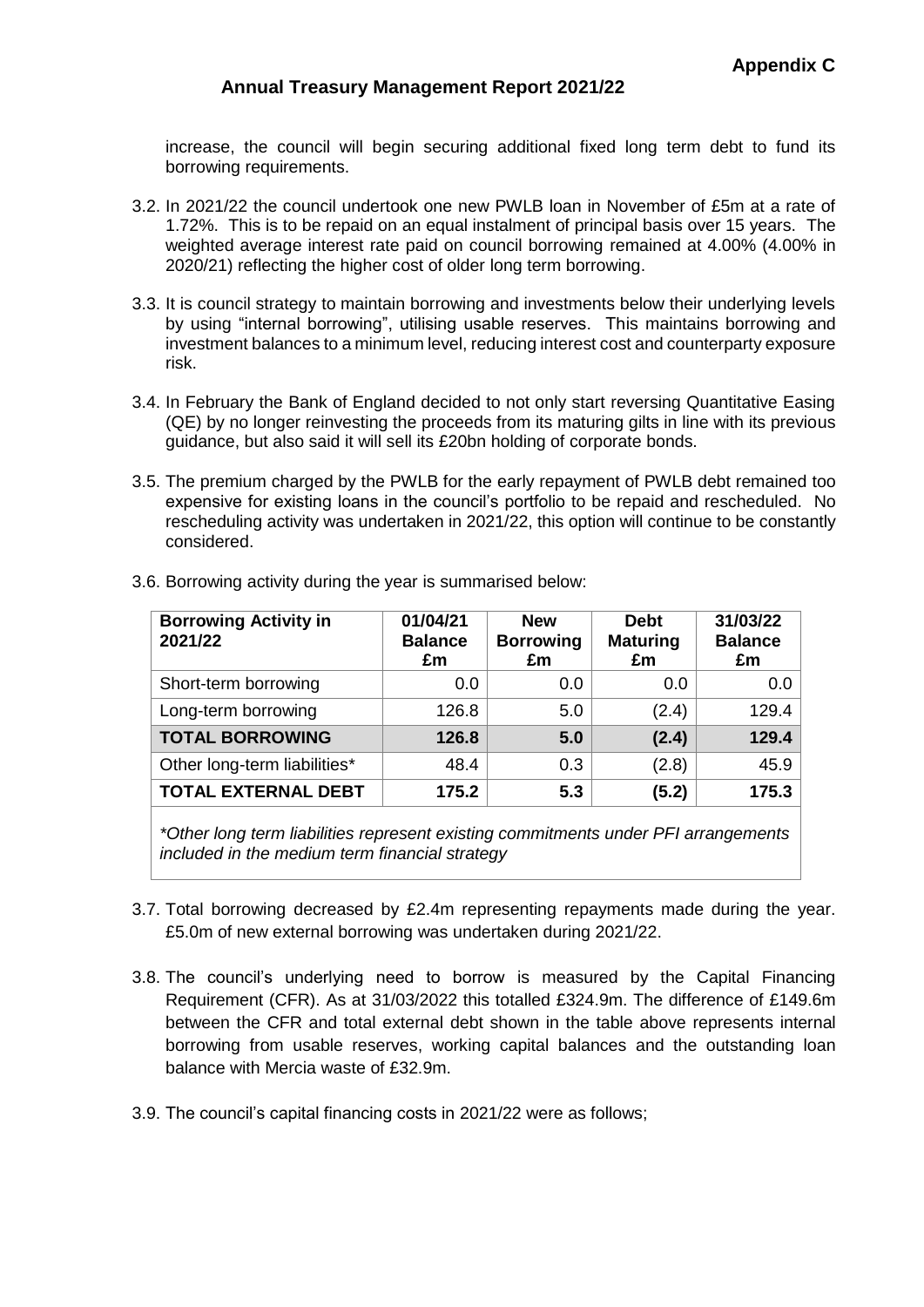| Capital financing costs for 2021/22:                                            | <b>Budget</b> | Outturn | Over /<br>(under)<br>spend |
|---------------------------------------------------------------------------------|---------------|---------|----------------------------|
|                                                                                 | £m            | £m      | £m                         |
| <b>Minimum Revenue Provision (provision for</b><br>repayment of loan principal) | 8.4           | 7.8     | (0.6)                      |
| Interest payable on all loans                                                   | 5.4           | 5.1     | (0.3)                      |
| <b>TOTAL</b>                                                                    | 13.8          | 12.9    | (0.9)                      |

3.10 The underspend has arisen from a slippage in the capital investment budgeted spend in 2021/22. The delay to new borrowing being required to fund capital spend delivered an underspend in expected interest payable.

# **4. Investments**

- 4.1. The council invests significant funds, representing income received in advance of expenditure plus balances and reserves. During 2021/22 the council's investment balances averaged at £92m and ranged from £59m in April 2021 to £121m in January 2022. Much of this increased cash balance reflected the receipt of central government grant funding in advance of spend in response to Covid 19.
- 4.2. Security of capital remained the council's primary objective. Investment income remained low due to the continued low interest rate environment.
- 4.3. Investments held at the start and end of the year were as follows:

| <b>Investments</b>                       | 31/03/21<br><b>Balance</b><br>£m | <b>Investments</b><br><b>Made</b><br>£m | <b>Maturities/</b><br><b>Withdrawals</b><br>£m | 31/03/22<br><b>Balance</b><br>£m |
|------------------------------------------|----------------------------------|-----------------------------------------|------------------------------------------------|----------------------------------|
| <b>Instant Access</b><br><b>Accounts</b> | 17.55                            | 384.04                                  | (364.90)                                       | 36.69                            |
| <b>Notice</b><br><b>Accounts</b>         | 13.88                            | $\overline{\phantom{a}}$                | (0.88)                                         | 13.00                            |
| Fixed<br>Term<br><b>Deposits</b>         | 30.00                            | 55.00                                   | (55.00)                                        | 30.00                            |
| <b>Total</b>                             | 61.43                            | 439.04                                  | (420.78)                                       | 79.69                            |
| <b>Increase in investments</b>           | 18.26                            |                                         |                                                |                                  |

4.4. There are a growing number of financial institutions promoting environmental, social and governance (ESG) issues. The council invested in the following ESG 'green' deposits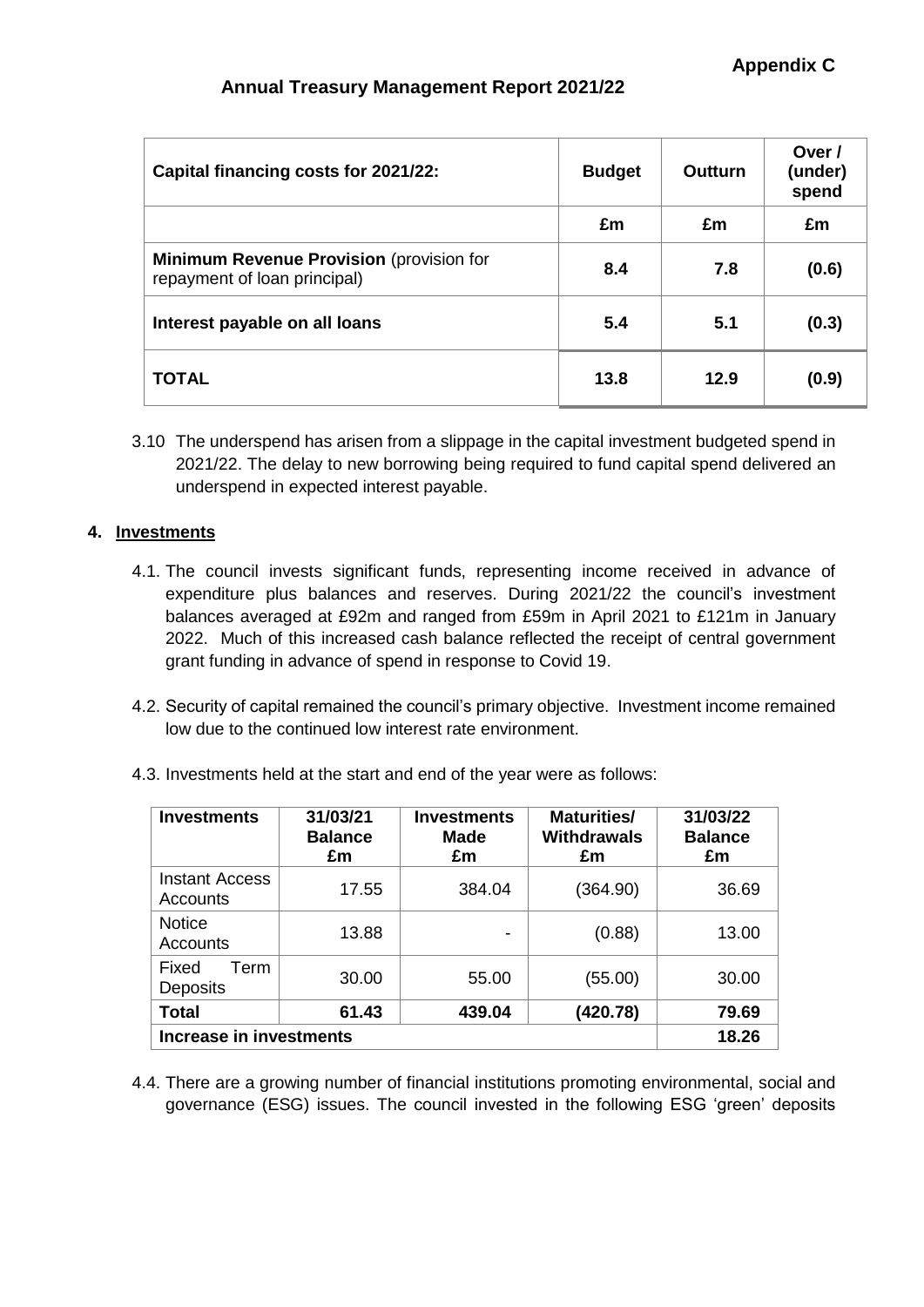during 2021/22:

| <b>Start Date</b> | Counterparty                                            | <b>Investments</b><br>Made<br>£m | <b>Interest</b><br>Rate % | Term                     |
|-------------------|---------------------------------------------------------|----------------------------------|---------------------------|--------------------------|
|                   | <b>Barclays Green Deposit</b>                           | 5.0                              | $0.15 -$<br>0.55          | 95 day notice<br>Account |
| 04/10/2021        | <b>Standard Chartered</b><br><b>Sustainable Deposit</b> | 5.0                              | 0.19                      | 182 days                 |

# 4.5. Interest received during the year was as follows:

| <b>Month</b>   | Average amount<br>invested |               | Average rate of<br>interest earned |               | <b>Budget</b> | <b>Interest</b><br>earned | (Surplus)<br>/deficit |
|----------------|----------------------------|---------------|------------------------------------|---------------|---------------|---------------------------|-----------------------|
|                | <b>Actual</b>              | <b>Budget</b> | <b>Actual</b>                      | <b>Budget</b> | £000          | £000                      | £000                  |
|                | £m                         | £m            | ℅                                  | ℅             |               |                           |                       |
| Apr-21         | 69.0                       | 40            | 0.11                               | 0.01          | 6             |                           | (6)                   |
| $May-21$       | 76.4                       | 40            | 0.09                               | 0.01          | 6             |                           | (6)                   |
| $Jun-21$       | 83.3                       | 40            | 0.08                               | 0.01          | 5             |                           | (5)                   |
| <b>Jul-21</b>  | 90.6                       | 40            | 0.07                               | 0.01          | 5             |                           | (5)                   |
| Aug-21         | 93.2                       | 40            | 0.06                               | 0.01          | 5             |                           | (5)                   |
| Sep-21         | 94.1                       | 40            | 0.06                               | 0.01          | 4             |                           | (4)                   |
| Oct-21         | 96.1                       | 40            | 0.06                               | 0.01          | 5             |                           | (5)                   |
| <b>Nov-21</b>  | 104.2                      | 40            | 0.06                               | 0.01          | 5             |                           | (5)                   |
| Dec-21         | 97.4                       | 40            | 0.08                               | 0.01          | 7             |                           | (7)                   |
| Jan-22         | 109.8                      | 40            | 0.10                               | 0.01          | 11            |                           | (11)                  |
| Feb-22         | 105.53                     | 40            | 0.27                               | 0.01          | 22            |                           | (22)                  |
| <b>Mar-22</b>  | 80.0                       | 40            | 0.39                               | 0.01          | 27            |                           | (27)                  |
| <b>Outturn</b> |                            |               |                                    |               | 108           |                           | (108)                 |

4.6. The interest received in the year was lower than the budget because, despite having high balances invested, the interest rates dropped in response to the Covid-19 pandemic. Interest rates have risen following the Bank of England rate increases, the first being in December 2021

- 4.7. The average interest rate achieved during 2021/22 was 0.12%, higher than budgeted.
- 4.8. In addition to interest earned on balances interest has been accrued in relation to the energy from waste plant loan to Mercia waste. This totalled £2.3m, the net loan position is set aside to fund increased waste disposal costs in future years.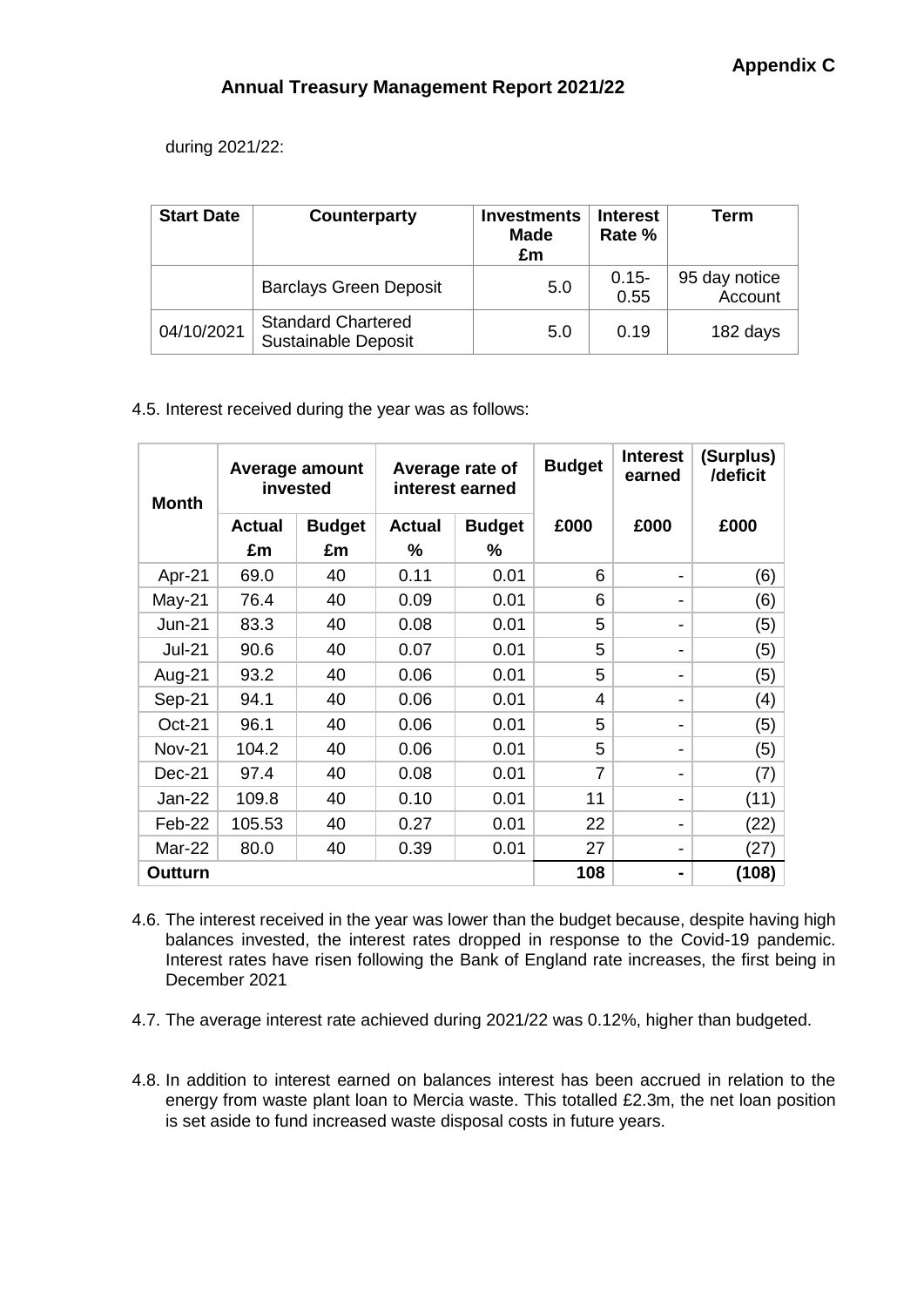# **5. Compliance with Prudential Indicators**

5.1 The Council complied with its Prudential Indicators, Treasury Management Policy Statement and Treasury Management Practices for 2021/22 as detailed in Annex 1. A prudent approach has been taken in relation to investment activity with priority being given to security and liquidity over yield.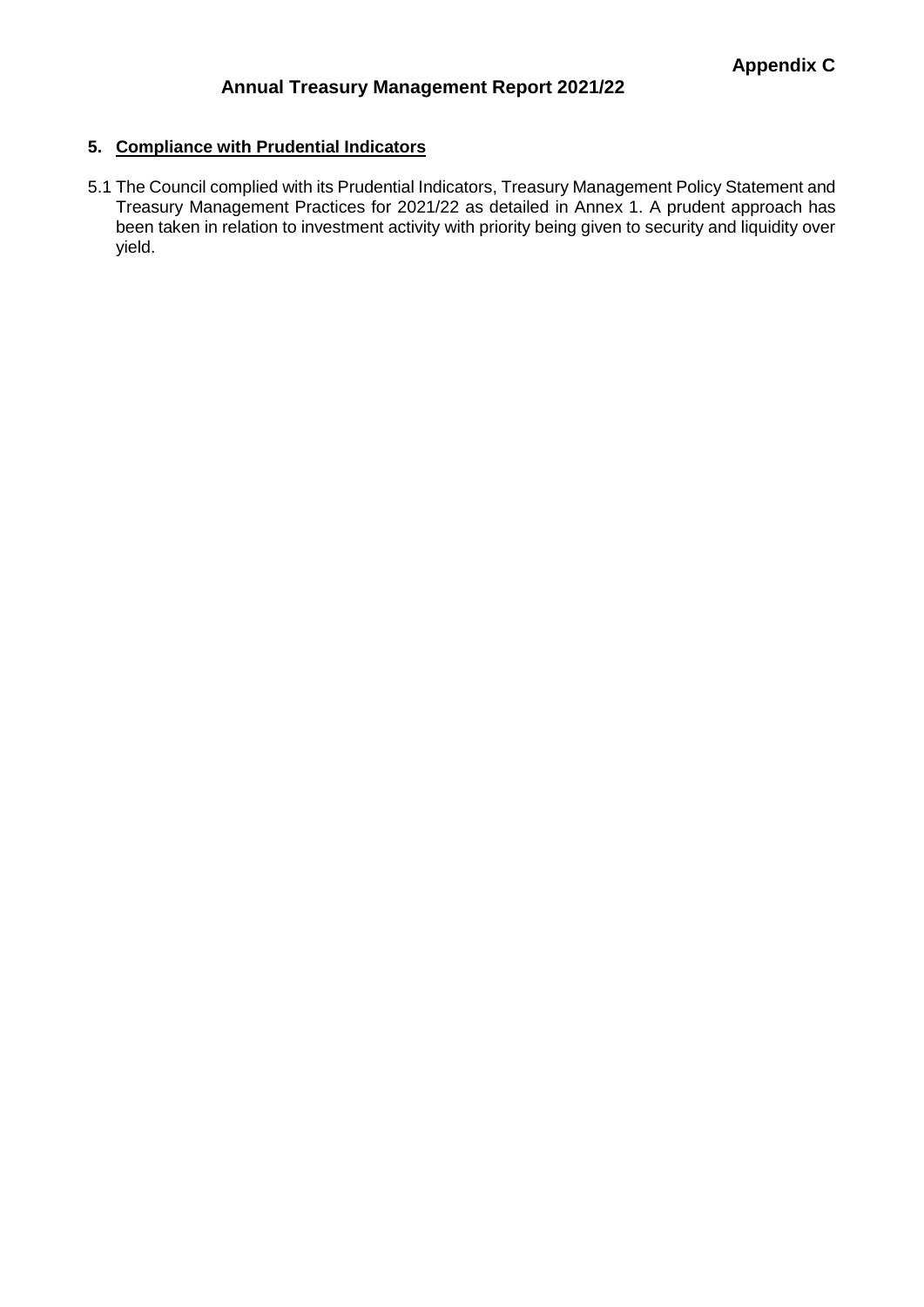#### **Annex 1**

# **Performance Indicators**

# **1. Treasury Management Indicators**

The council measures and manages its exposures to treasury management risks using the following indicators.

#### **1.1 Maturity Structure of Fixed Rate Borrowing**

This indicator is to limit large concentrations of fixed rate debt needing to be replaced at times of uncertainty over interest rates.

| <b>Maturity Structure of Fixed Rate</b><br><b>Borrowing</b> | Lower<br>Limit<br>$\%$ | <b>Upper</b><br>Limit % | <b>Actual Fixed</b><br>Rate<br><b>Borrowing</b><br>31/03/22<br>£m | % Fixed<br>Rate<br><b>Borrowing</b><br>31/03/22 |
|-------------------------------------------------------------|------------------------|-------------------------|-------------------------------------------------------------------|-------------------------------------------------|
| Under 12 months                                             | $0\%$                  | 10%                     | 6.86                                                              | 4%                                              |
| 12 months and within 24 months                              | 0%                     | 10%                     | 3.09                                                              | 3%                                              |
| 24 months and within 5 years                                | $0\%$                  | 25%                     | 19.55                                                             | 15%                                             |
| 5 years and within 10 years                                 | 0%                     | 35%                     | 26.64                                                             | 21%                                             |
| 10 years and above                                          | $0\%$                  | 80%                     | 73.29                                                             | 57%                                             |
| <b>Total</b>                                                |                        |                         | 129.43                                                            | 100%                                            |

Two LOBO ("Lenders Option then Borrowers Option") bank loans of £6m each are repayable in 2054 however if the lenders seek to increase the interest rate charged, currently 4.50%, the council has the opportunity to repay the loans.

# **1.2 Upper Limit for Total Principal Sums Invested Over 364 Days**

The purpose of this limit is to contain exposure to the possibility of financial loss that may arise as a result of the council having to seek early repayment of the sums invested.

| <b>Upper Limit for Total</b><br><b>Principal Sums</b><br><b>Invested Over 364</b><br><b>Days</b> | 2021/22<br><b>Approved</b><br>£m | 2021/22<br><b>Actual</b><br>£m | 2022/23<br><b>Estimate</b><br>£m | 2023/24<br><b>Estimate</b><br>£m |
|--------------------------------------------------------------------------------------------------|----------------------------------|--------------------------------|----------------------------------|----------------------------------|
| <b>Total</b>                                                                                     | 5                                | 0                              | 5                                | 5                                |

During 2021/22 no long-term investments were made for a period exceeding 364 days.

# **2. Prudential Indicators**

# **2.1 Estimates of Capital Expenditure**

This indicator is set to ensure that the level of proposed capital expenditure remains within sustainable limits and, in particular, to consider the impact on council tax.

Capital expenditure has been and is expected to be financed or funded as follows: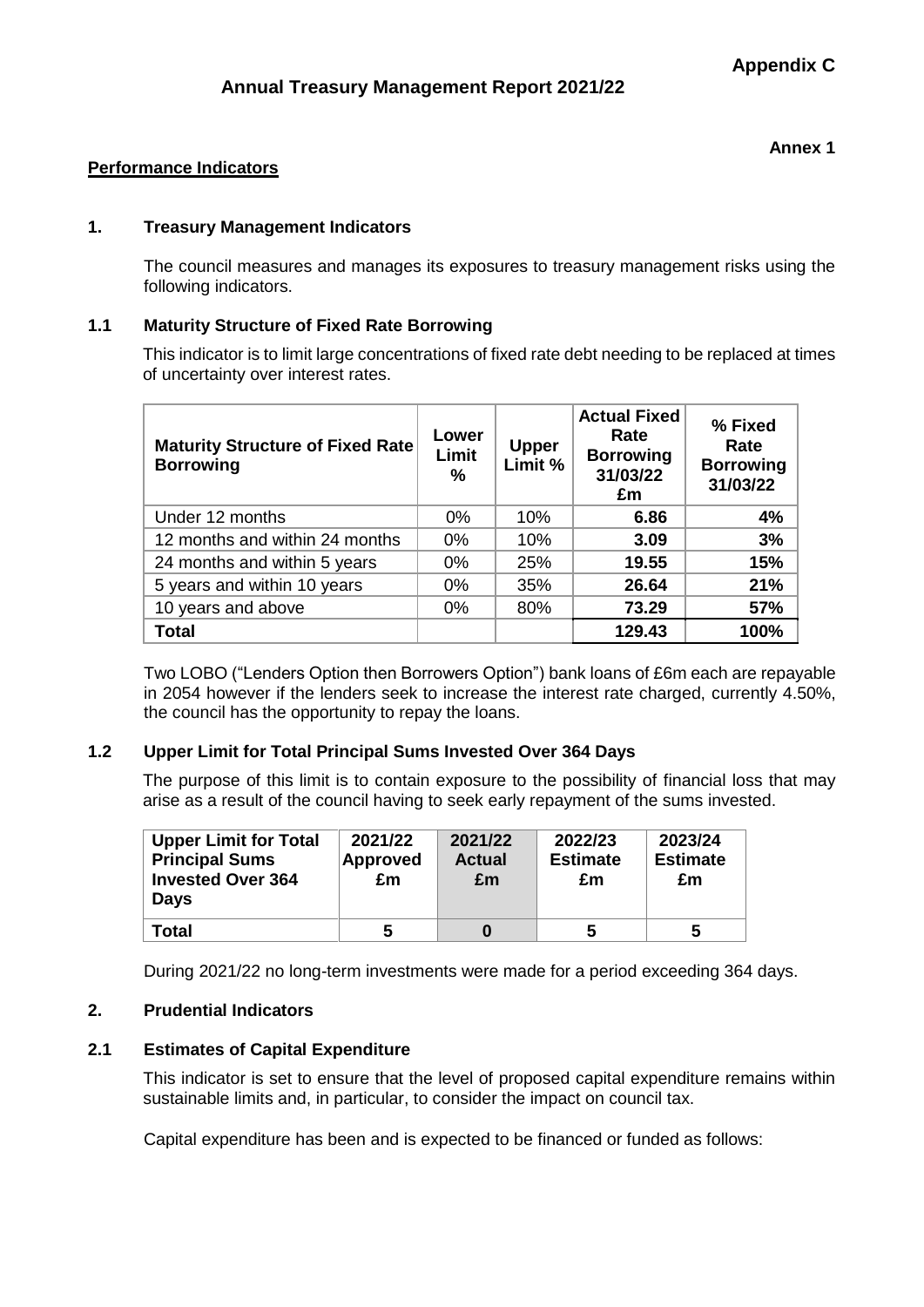|                          | 2021/22                 |                       | 2022/23                 | 2023/24                 | 2024/25                 |
|--------------------------|-------------------------|-----------------------|-------------------------|-------------------------|-------------------------|
| <b>Capital Financing</b> | <b>Estimate</b><br>£000 | <b>Actual</b><br>£000 | <b>Estimate</b><br>£000 | <b>Estimate</b><br>£000 | <b>Estimate</b><br>£000 |
| Capital grants           | 42,386                  | 22,310                | 57,937                  | 53,036                  | 37,941                  |
| Capital receipts         | 5,005                   | 3,248                 | 13,430                  | 14,883                  |                         |
| Prudential borrowing     | 21,706                  | 12,049                | 61,881                  | 35,810                  | 11,534                  |
| <b>Total</b>             | 69,097                  | 37,607                | 133,248                 | 103,729                 | 49,475                  |

Generally prudential borrowing finance is provided where the return on the investment exceeds the debt financing cost.

# **3. Capital Financing Requirement (CFR)**

Estimates of the council's cumulative maximum external borrowing requirement for 2021/22 to 2023/24 are shown in the table below:

| <b>Capital Financing</b><br><b>Requirement</b> | Estimate<br>Approved<br>£000 | <b>Actual</b><br>£000 | Estimate<br>£000 | Estimate<br>£000 |
|------------------------------------------------|------------------------------|-----------------------|------------------|------------------|
| <b>Total CFR</b>                               | 367,534                      | 324,909               | 376,222          | 400,602          |

Total debt is expected to remain at or below the CFR during the forecast period.

# **4. Authorised Limit and Operational Boundary for External Debt**

The Local Government Act 2003 requires the Council to set an Affordable Borrowing Limit or Authorised Limit. This is a statutory limit which should not be breached.

The Operational Boundary is based on the same estimates as the Authorised Limit but reflects the most likely, prudent but not worst-case scenario without the additional headroom included within the Authorised Limit.

|                             | 2021/22<br><b>Approved</b><br><b>Operational</b><br><b>Boundary</b><br>£m | 2021/22<br><b>Approved</b><br><b>Authorised</b><br>Limit<br>£m | <b>Actual External</b><br>Debt as at<br>31/03/22<br>£m |
|-----------------------------|---------------------------------------------------------------------------|----------------------------------------------------------------|--------------------------------------------------------|
| Borrowing                   | 340.0                                                                     | 350.0                                                          | 129.4                                                  |
| Other Long-term Liabilities | 60.0                                                                      | 70.0                                                           | 45.9                                                   |
| <b>Total</b>                | 400.0                                                                     | 400.0                                                          | 175.3                                                  |

# **5. Ratio of Financing Costs to Net Revenue Stream**

This is an indicator of affordability and highlights the revenue implications of existing and proposed capital expenditure by identifying the proportion of the revenue budget required to meet financing costs, net of investment income.

| <b>Ratio of Financing Costs to Net Revenue</b><br><b>Stream</b> | 2021/22<br>Approved | 2021/22<br><b>Actual</b> |  |
|-----------------------------------------------------------------|---------------------|--------------------------|--|
|                                                                 | %                   | $\frac{0}{0}$            |  |
| Net Revenue Stream                                              | 160,996             | 165,756                  |  |